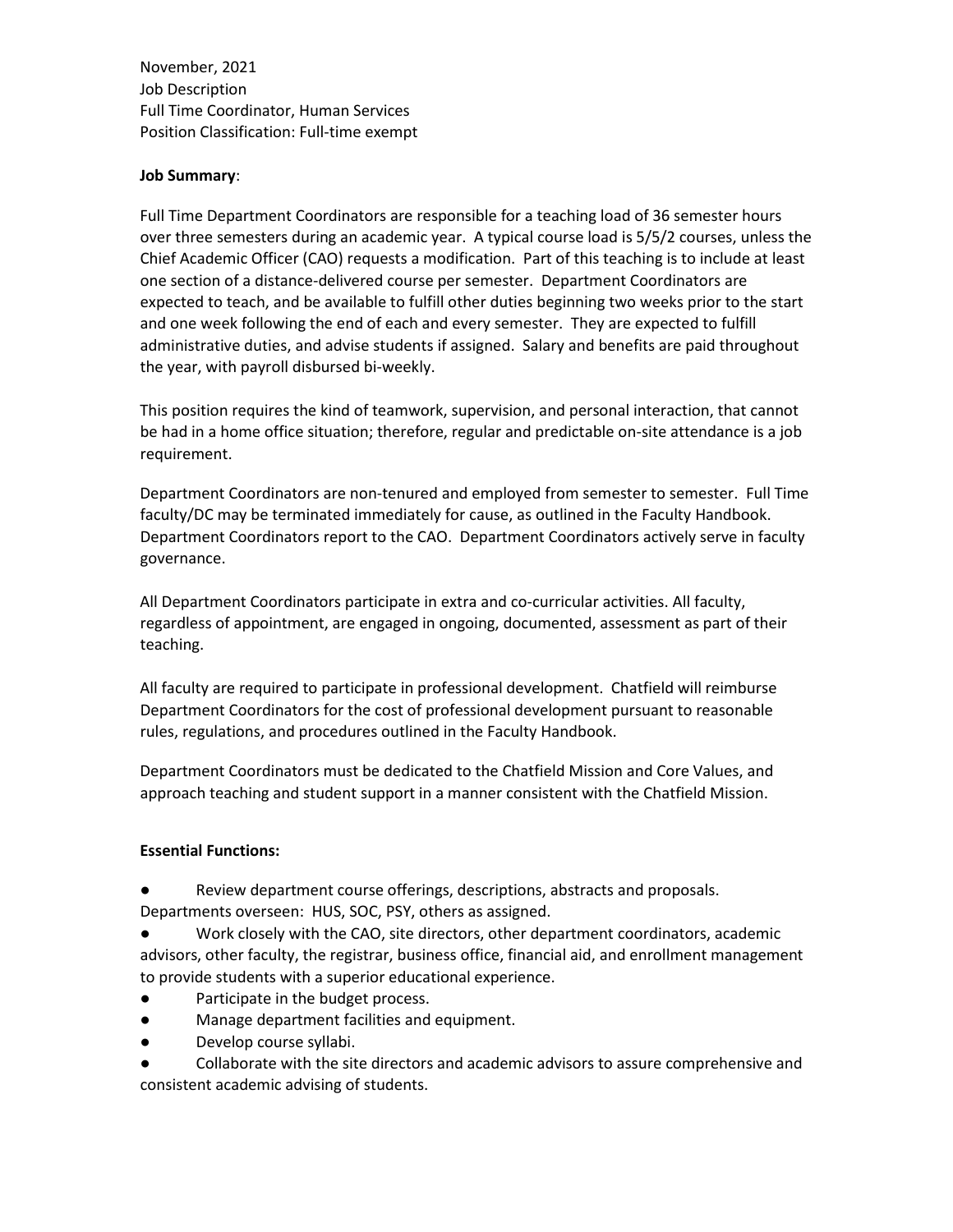Participate in the ongoing evaluation of student learning and academic achievement to ensure learning outcomes are met.

- Collaborate with the CAO to coordinate cross registration with other GC3 institutions.
- Collaborate with the CAO and other institutions on articulation agreements.

Coordinate text book purchases prior to registration with the department assigned the task of ordering text books – currently the Financial Aid Department.

Performing other duties as assigned by the CAO.

# **Specific Duties:**

● Recruit, interview, recommend, train, and proactively actively support departmental faculty.

● Complete distance education training. Complete LMS usage training.

● Encourage and ensure that faculty in the department are compliant with Chatfield's policies.

Finalize staffing recommendations and provide to the CAO prior to the start of student registration for each semester

Work with the CAO, site directors and registrars to schedule classes and distribute teaching loads.

- Establish practicum sites.
- Facilitate departmental and interdepartmental meetings.
- Mentor other faculty.

● Support and participate in persistence and retention plans and strategies.

Lead and collaborate with department faculty to establish goals, learning outcomes, and a departmental assessment plan.

Collaborate with Dean, faculty, and staff to articulate program outcomes and measures to evaluate and assess student learning.

Work with CAO, site directors, other faculty and academic advisors to identify and expedite opportunities for continuous improvement.

Work collaboratively with members of the administration to continuously improve the learning environment at Chatfield College.

- Conduct peer teaching reviews of Chatfield Faculty.
- Keep current on best practices in teaching and assessment.

Maintain and report attendance and grade records on time and consistent with Chatfield policies and procedures.

Mediate grade and other disputes between students and department faculty as part of the appeals process.

Serve on the academic appeals committee and disciplinary panels as requested by the CAO.

- Create and develop reports as requested by the CAO.
- Assist students in maintaining a professional portfolio.
- Track outcomes of licensure exams and employment placement.

## **Additional Duties**

● Identify 'milestone' assignments in the departmental curriculum that will be included in student portfolios, in demonstration of achievement of program-level outcomes.

## **Desired Competencies:**